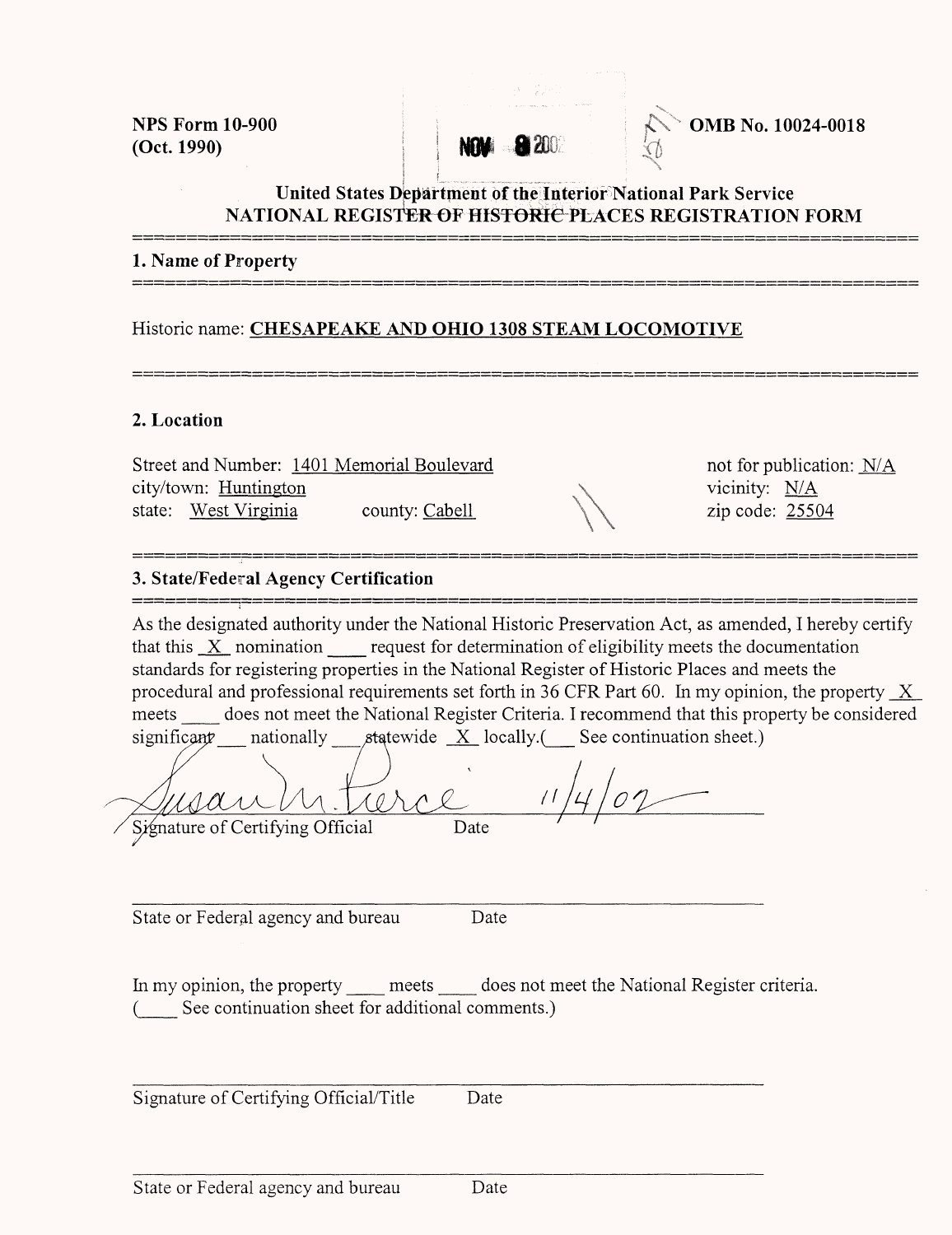**Chesapeake and Ohio 1308 Steam Locomotive Name of Property**

 $\mathcal{O}(\Delta^2)$  , where  $\mathcal{O}(\Delta^2)$  ,  $\mathcal{O}(\Delta^2)$ 

**Cabell, West Virginia County and State**

| 4. National Park Service Certification                                                                                                                                                                                                                                                                                                             |                                                                 |                            |
|----------------------------------------------------------------------------------------------------------------------------------------------------------------------------------------------------------------------------------------------------------------------------------------------------------------------------------------------------|-----------------------------------------------------------------|----------------------------|
| I, hereby certify that this property is:<br>L'entered in the National Register<br>$\square$ See continuation sheet.<br>□determined eligible for the<br>National Register<br>$\square$ See continuation sheet.<br>□determined not eligible for the<br>National Register<br>□removed from the National<br>Register<br>$\Box$ other (explain): $\Box$ | Signature of Keeper                                             | Date of Action<br>$-3/-03$ |
| 5. Classification                                                                                                                                                                                                                                                                                                                                  |                                                                 |                            |
| <b>Ownership of Property:</b>                                                                                                                                                                                                                                                                                                                      | <b>Category of Property</b>                                     |                            |
| $X$ private<br>public-local<br>public-State<br>public-Federal                                                                                                                                                                                                                                                                                      | $_$ building(s)<br>district<br>site<br>$X_$ structure<br>object |                            |
| <b>Number of Resources within Property</b>                                                                                                                                                                                                                                                                                                         |                                                                 |                            |

(Do not include previously listed resources in the count.)

| Contributing | Noncontributing |              |
|--------------|-----------------|--------------|
|              |                 | buildings    |
|              |                 | sites        |
|              |                 | structures   |
|              |                 | objects      |
|              |                 | <b>TOTAL</b> |

### **Name of related multiple property listing** N/A

(Enter "N/A" if property is not part of a multiple property listing.)

## **Number of contributing resources previously listed in the National Register 0**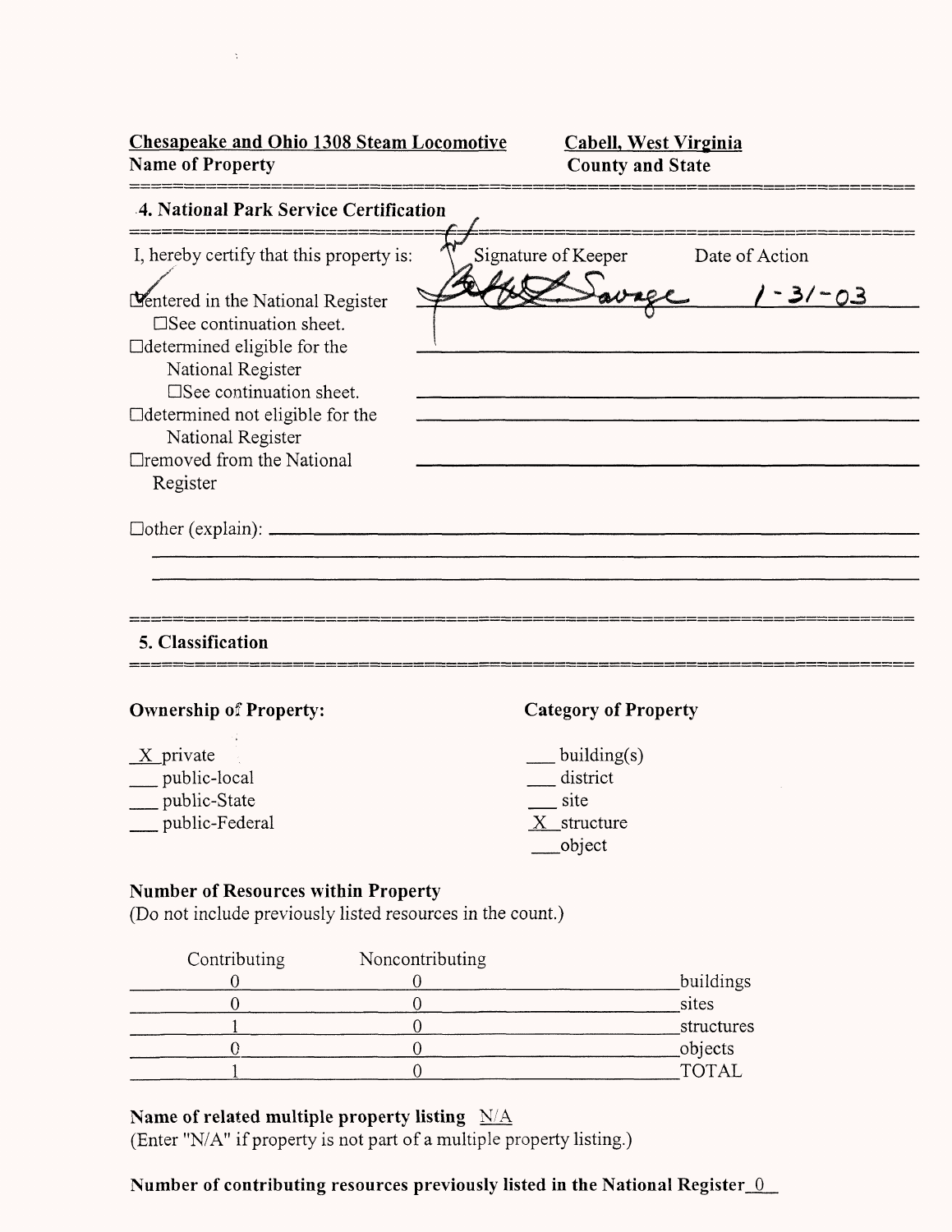| <b>Chesapeake and Ohio 1308 Steam Locomotive</b> |  |  |
|--------------------------------------------------|--|--|
| <b>Name of Property</b>                          |  |  |

**CabelL West Virginia County and State**

| 6. Function or Use                                                    |                                                             |
|-----------------------------------------------------------------------|-------------------------------------------------------------|
| <b>Historical Functions</b><br>Transportation/Rail-related/Locomotive | <b>Current Functions</b><br>Other/Static Locomotive Display |
| 7. Description<br>_____________                                       |                                                             |
| <b>Architectural Classification:</b>                                  | <b>Materials</b>                                            |
| Other: H-6 Class Locomotive                                           | Foundation: N/A<br>Walls: $N/A$<br>Roof: N/A                |

**Narrative Description** (See continuation on sheets.)

## **8. Statement of Significance**

#### **Applicable National Register Criteria**

(Mark "X" in one or more boxes for the criteria qualifying the property for National Register listing.)

 $X$   $A$ . Property is associated with events that have made a significant contribution to the broad patterns of our history.

B. Property is associated with the lives of persons significant in our past.

 $X$  C. Property embodies the distinctive characteristics of a type, period, or method of construction or represents the work of a master, or possesses high artistic values, or represents a significant and distinguishable entity whose components lack individual distinction.

\_\_\_D. Property has yielded, or is likely to yield, information important in prehistory or history.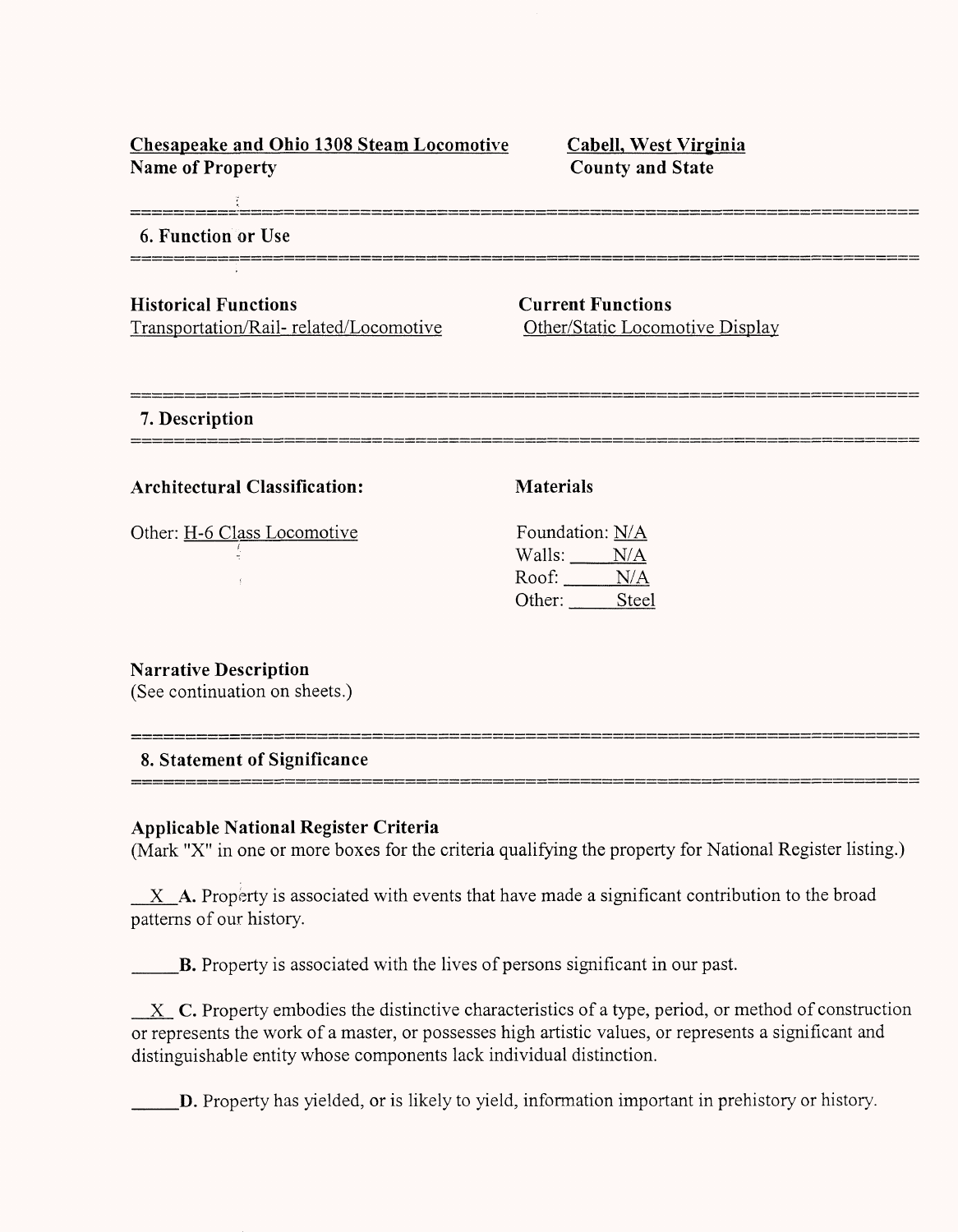### **Chesapeake and Ohio 1308 Steam Locomotive Cabeil, West Virginia Name of Property** County and State

**Criteria Considerations**

(Mark "X" in all the boxes that apply.)

Property is:

A owned by a religious institution or used for religious purposes.

**B** removed from its original location.

**C** a birthplace or grave.

**D** a cemetery.

E a reconstructed building, object, or structure.

F a commemorative property.

G less than 50 years of age or achieved significance within the past 50 years.

**Areas of Significance Transportation** Engineering

 $\mathcal{A}$ **Period of Significance** 1949-1952 .

**Significant Dates** 1949

**Significant Person** (Complete if Criterion B is marked above) N/A

**Cultural Affiliation N/A**

**Architect/Builder** Baldwin Locomotive Works

**Narrative Statement of Significance** (See continuation sheets.)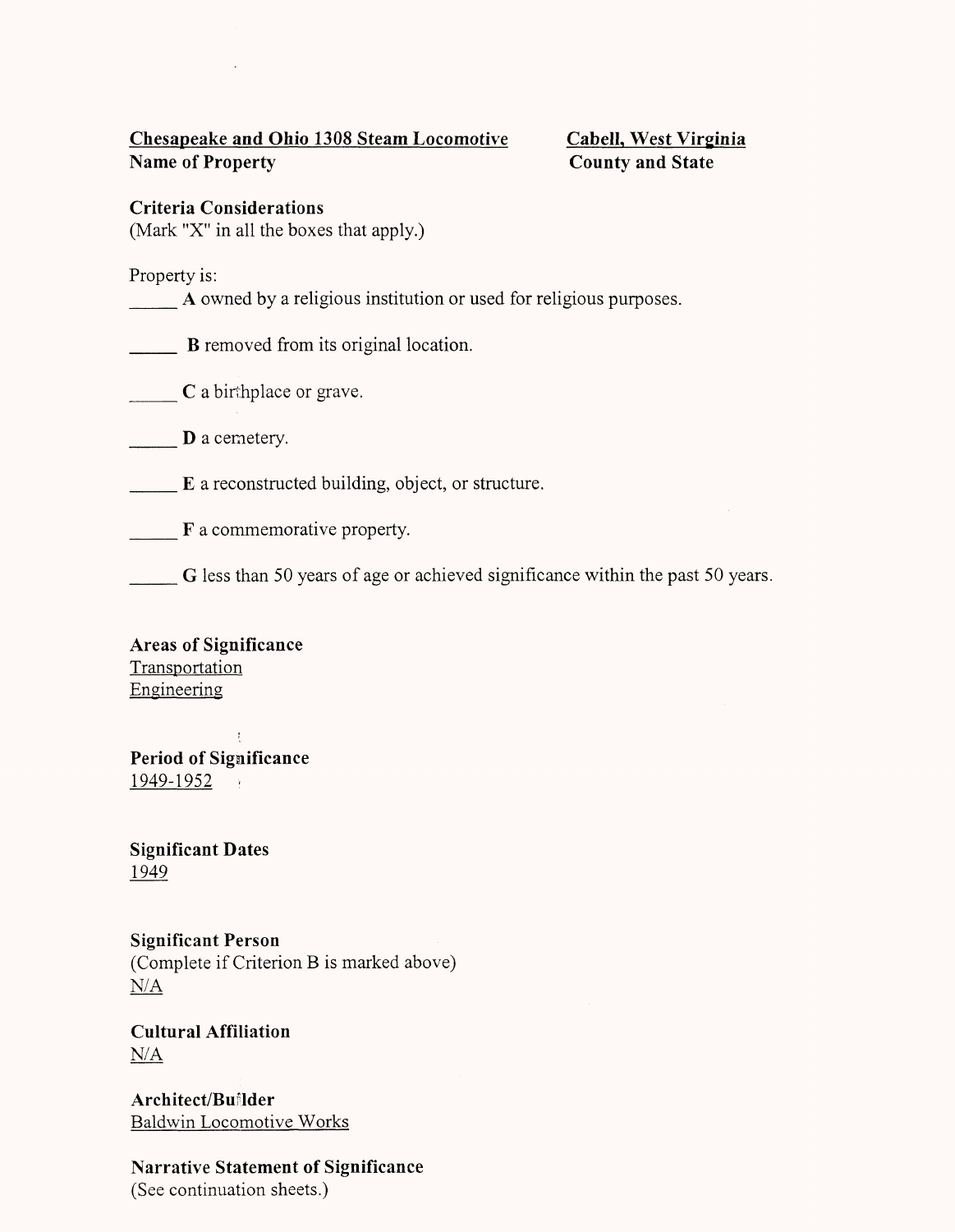.<br>2000 tanah amam kalimat mengenakan dalam penyatan dalam kalimat dalam bermula kerasa menan adalah kalimat dan

#### **9. Major Bibliographical References**

#### **Bibliography**

(Cite the books, articles, and other sources used in preparing this form on one or more continuation sheets.)

#### **Previous documentation on file** (NPS):

- preliminary determination of individual listing (36 CFR 67) has been requested.
- \_\_\_ previously listed in the National Register
- \_\_\_ previously determined eligible by the National Register
- \_\_\_ designated a National Historic Landmark
- \_\_\_ recorded by Historic American Buildings Survey *#*\_\_\_\_\_\_\_\_\_
- \_\_\_ recorded by Historic American Engineering Record *#*\_\_\_\_\_\_\_\_

#### **Primary location of additional data:**

- \_\_\_ State Historic Preservation Office
- \_\_\_ Other State agency
- \_\_\_ Federal agency
- \_\_\_ Local government
- University
- X Other

Name of Repository: Collis P. Huntington Railroad Historical Society, Chesapeake and Ohio Historical Society

#### **10. Geographical Data**  \_\_\_\_\_\_\_\_\_\_\_\_\_\_\_\_\_\_\_\_\_

Acreage of Property: Approximately <sup>1</sup>/<sub>2</sub> acre

UTM **References** (Place additional UTM references on a continuation sheet.)

Quad Map Name: Huntington, WV

| <u>17</u> | 371027  | 4251589         |
|-----------|---------|-----------------|
| Zone      | Easting | <b>Northing</b> |

# **Verbal Boundary Description**

(See continuation sheet.)

**Boundary Justification** (See continuation sheet.)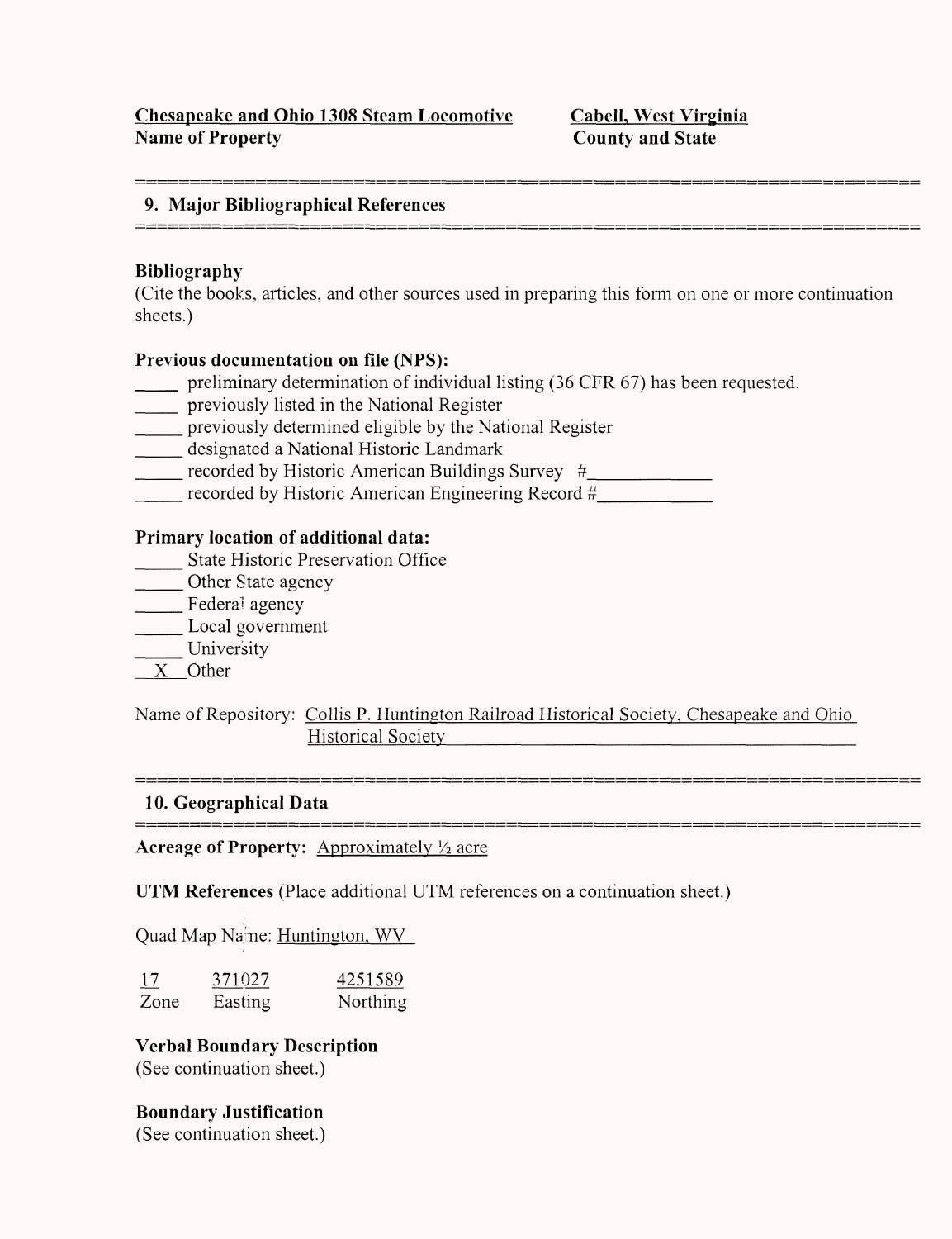### **Chesapeake and Ohio 1308 Steam Locomotive CabelL, West Virginia Name of Property** County and State

.<br>2010 - 2010 | 1022 | 2023 | 2023 | 2023 | 2023 | 2024 | 2022 | 2022 | 2023 | 2024 | 2024 | 2024 | 2024 | 2024

#### **11. Form Prepared By**

------------------

Name/Title: Thomas F. Lambert, with assistance from WV SHPO staff

Organization: Collis P. Huntington Railroad Historical Society, Inc. Date: May 22, 2002

Street & Number: 26 Nedra Drive Telephone: 304/736-7349

City or Town: Barboursville State:  $WV$  ZIP: 25504-1023

#### **Property Owner**

(Complete this item at the request of SHPO or FPO.)

Name: Collis P. Huntington Railroad Historical Society, Inc.

Street & Number: PO Box 451 Telephone: 304-453-1641

City or Town: Kenova State: WV Zip: 25530-0451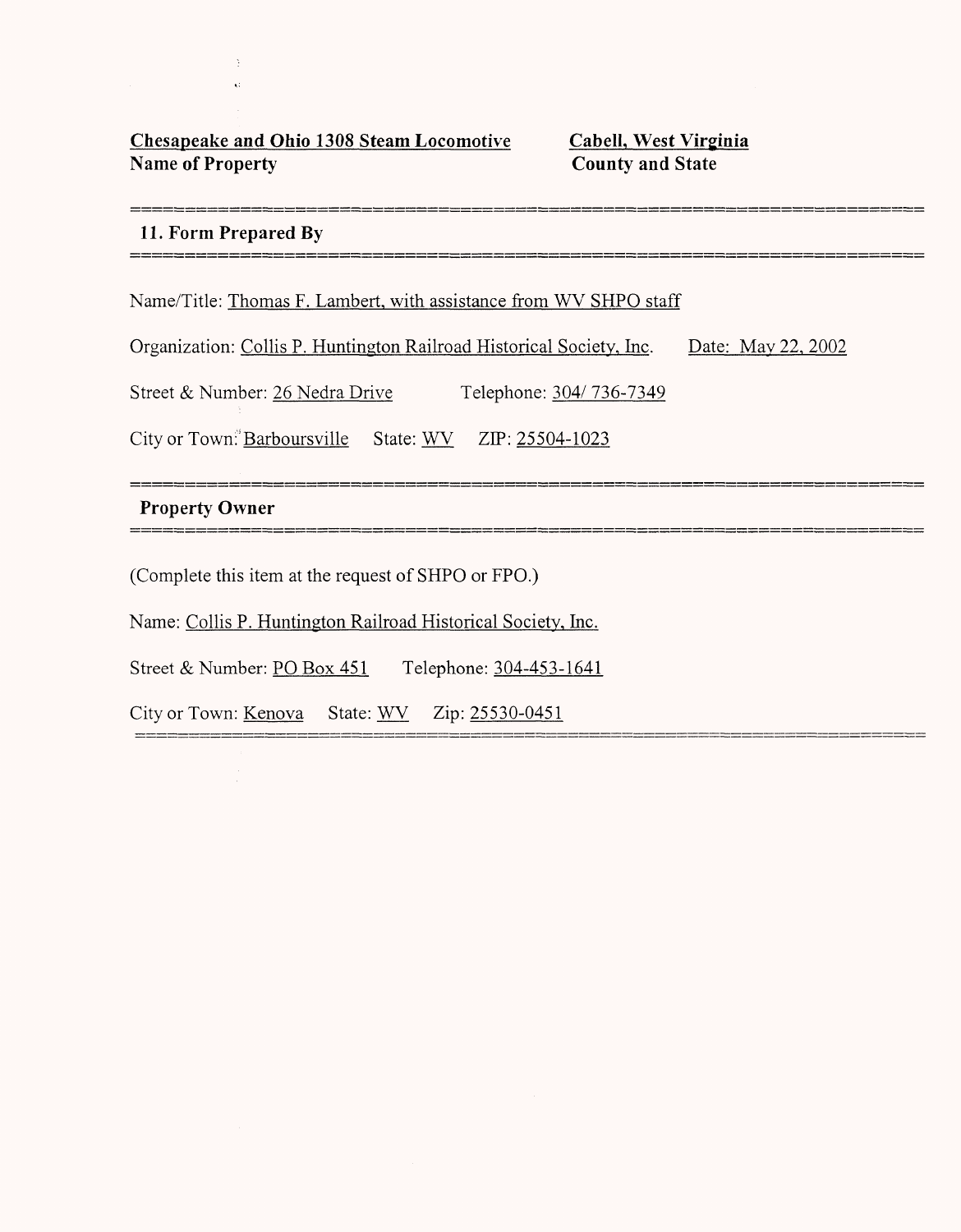**United States Department of the Interior National Park Service**

### **NATIONAL REGISTER OF HISTORIC PLACES CONTINUATION SHEET**

| <b>Chesapeake and Ohio 1308 Steam Locomotive</b><br><b>Name of Property</b> |                |      | Cabell, West Virginia<br><b>County and State</b> |
|-----------------------------------------------------------------------------|----------------|------|--------------------------------------------------|
| <b>Section number</b>                                                       | $\overline{7}$ | Page |                                                  |

#### **Architectural Description:**

The Chesapeake and Ohio (C&O) 1308 steam locomotive is built primarily from steel castings, machined billets, plate, and sheets. The 1308 locomotive is one of ten built in 1949 specifically for the C&O by Baldwin. The locomotive and its tender are 98'8 1/4" in length and weigh 643,100 pounds. In addition, the locomotive contains two separate driving units, which combined the power and traction of two steam engines in one chassis. The design of the 1308 is a Class H-6 Mallet, with a 2-6- 6-2 wheel arrangement. When built, the 1308 was equipped with the latest equipment including mechanical lubricators, Alemite roller bearings, superheated steam, improved air and stoker gauges, and improved standard stoker. The new features of the 1308 made it more efficient by reducing rolling resistance, increasing power, and reducing labor.

Principle dimensions/statistics of the H-6 class are as follows:<sup>1</sup>

| $H-6$     |
|-----------|
| 1300-1309 |
| Baldwin   |
| 1949      |
| 48001     |
|           |
| 366,700   |
| 23,200    |
| 45,000    |
| 434,900   |
| 208,200   |
| 643,100   |
|           |

<sup>&#</sup>x27;Eugene L. Huddleston, Philip Shuster, and Alvin Staufer. C&Q Power: Steam and Diesel Locomotives of the Chesapeake and Ohio Railway, 1900-1965 (Medina, OH: Alvin Staufer, 1965), 146.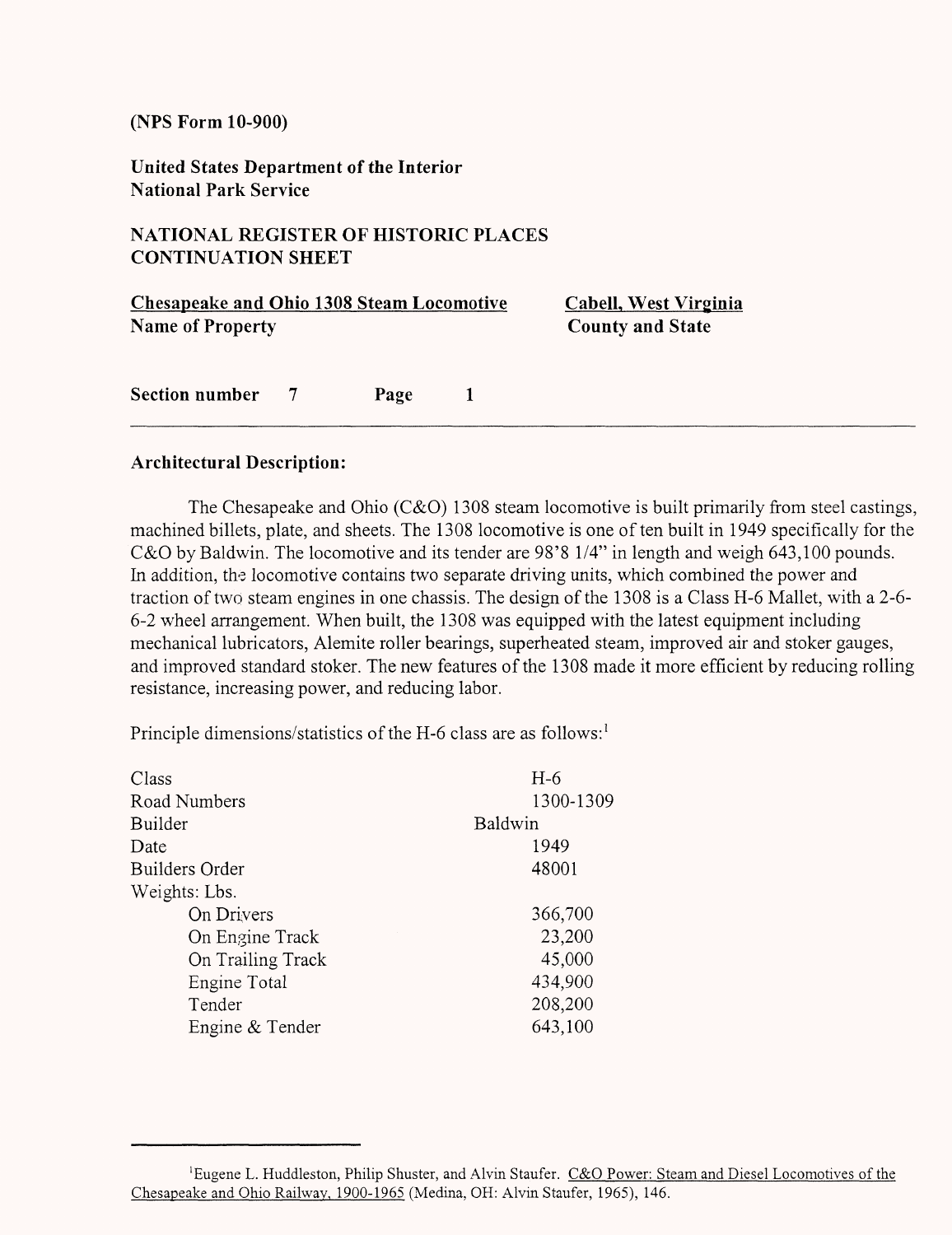ă

**United States Department of the Interior National Park Service**

### **NATIONAL REGISTER OF HISTORIC PLACES CONTINUATION SHEET**

| <b>Chesapeake and Ohio 1308 Steam Locomotive</b><br><b>Name of Property</b> |                  | <b>Cabell, West Virginia</b><br><b>County and State</b> |  |  |
|-----------------------------------------------------------------------------|------------------|---------------------------------------------------------|--|--|
| <b>Section number</b><br>Page<br>$\tau$                                     | $\boldsymbol{2}$ |                                                         |  |  |
| $\frac{1}{2}$<br><b>Boiler Pressure</b>                                     |                  | 210                                                     |  |  |
| Cylinders                                                                   |                  | 22&35x32                                                |  |  |
| Firebox                                                                     |                  | 108x96 1/4                                              |  |  |
| Grate Area, sq. ft                                                          |                  | 72.2                                                    |  |  |
| Total Heat. Surface                                                         |                  | 4825                                                    |  |  |
| Tractive Effort, Simple                                                     |                  | 98,300                                                  |  |  |
| Tractive Effort, Compounded                                                 |                  | 77,900                                                  |  |  |
| Factor of Adhesion                                                          |                  | 4.66                                                    |  |  |
| Cylinder Horse Power                                                        |                  | 2618                                                    |  |  |
| Valve Gear                                                                  |                  | Walschaert                                              |  |  |
| Superheater                                                                 |                  | Type A                                                  |  |  |
| Feedwater Heater                                                            |                  | none                                                    |  |  |
| Stoker                                                                      |                  | HT                                                      |  |  |
| <b>Booster</b>                                                              |                  | none                                                    |  |  |
| Drivers                                                                     |                  | 56"                                                     |  |  |
| Driving Wheel Base                                                          |                  | $30' - 6''$                                             |  |  |
| Length Engine                                                               |                  | $61' - 4''$                                             |  |  |
| Length over Couplers                                                        |                  | 98'-8 $\frac{1}{4}$                                     |  |  |
| Tender Class                                                                |                  | $12-RC$                                                 |  |  |
| Tender Capacity:                                                            |                  |                                                         |  |  |
| Coal, tons                                                                  |                  | 16                                                      |  |  |
| Water, gallons                                                              |                  | 12,000                                                  |  |  |

The appearance of the 1308 has changed very little over the years. The engine is painted standard locomotive black with 'Chesapeake and Ohio' painted in yellow on the tender as well as white paint edging on the running boards and tires of the locomotive. The 1308 exhibits features unique to the C&O, including the brake system air pumps that are mounted on the face of the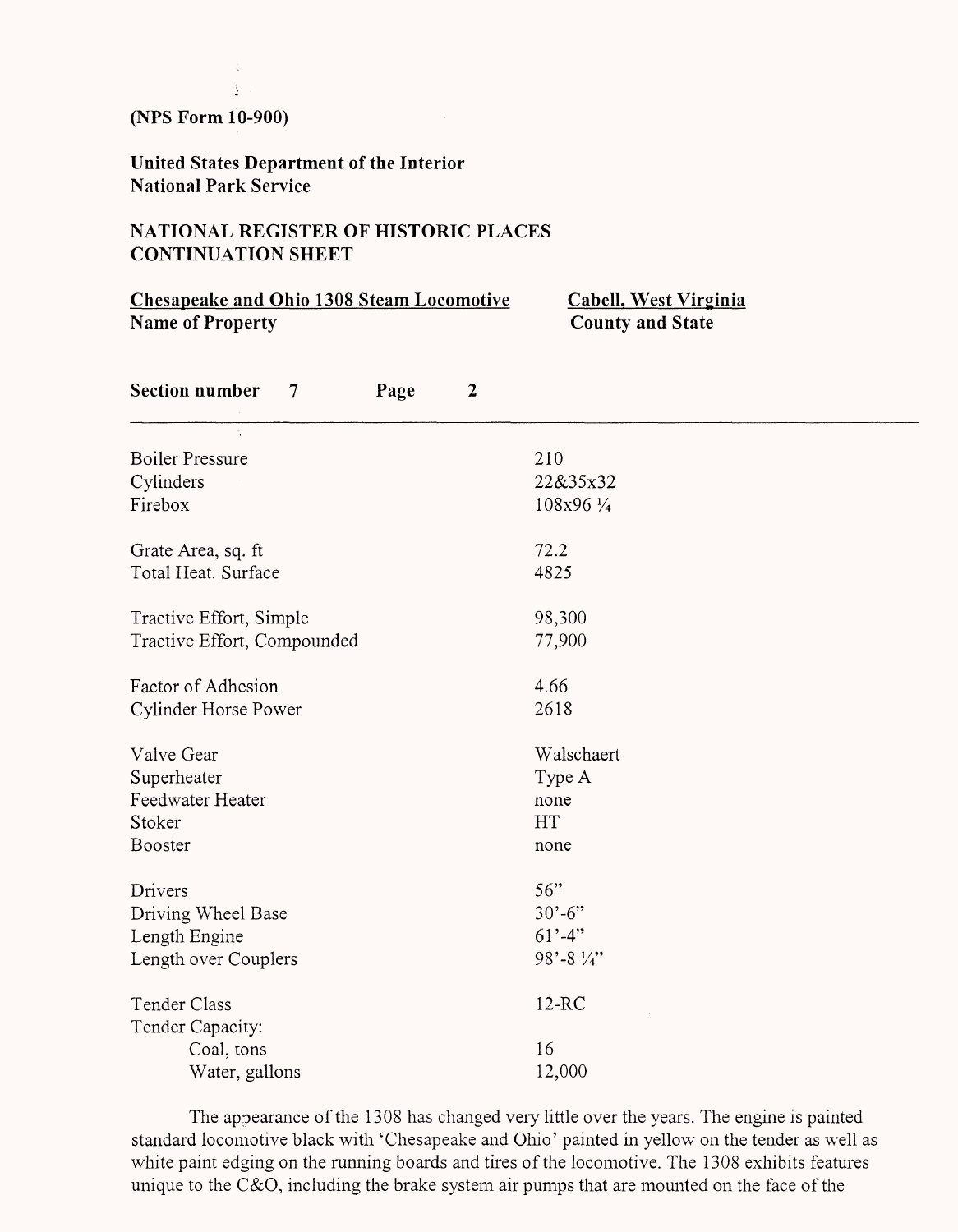$\frac{d}{2}$ 

**United States Department of the Interior National Park Service**

#### **NATIONAL REGISTER OF HISTORIC PLACES CONTINUATION SHEET**

| <b>Chesapeake and Ohio 1308 Steam Locomotive</b><br><b>Name of Property</b> |                |      |   | Cabell, West Virginia   |  |
|-----------------------------------------------------------------------------|----------------|------|---|-------------------------|--|
|                                                                             |                |      |   | <b>County and State</b> |  |
| <b>Section number</b>                                                       | $\overline{7}$ | Page | 3 |                         |  |

smokebox at the front of the locomotive. This arrangement, known to railfans as the 'flying pumps', is a well-known characteristic of C&O locomotive design.2 The 1308 embodied additional distinctive features typical of C&O design, including a large, roomy cab, piping installed with little regard for aesthetics, oversized box-type sand domes, and a low-mounted headlight.<sup>3</sup>

Operated for only a short time, and carefully protected following its retirement, the 1308 retains a high degree of physical integrity. The 1308's immediate environment is semi-industrial in nature, with the locomotive surrounded by a chain-link enclosure that includes various static, educational railroad historical displays. The historical mainline track of the C&O is located only a short distance away, with a spur line built by the C.P. Huntington group to facilitate the movement of the 1308 from the C&O's ownership into their museum enclosure. The 1308 has rested on the spur at this location since 1962.

<sup>2</sup>Brian Hollingsworth. The Illustrated Encyclopedia of North American Locomotives: A historical directory of America's greatest locomotives from 1830 to the present day. (New York: Crescent Books, 1984), 139.

<sup>&</sup>lt;sup>3</sup>Eugene L. Huddleston, Philip Shuster, and Alvin Staufer. C&O Power: Steam and Diesel Locomotives of the Chesapeake and Ohio Railway, 1900-1965 (Medina, OH: Alvin Staufer, 1965), 5.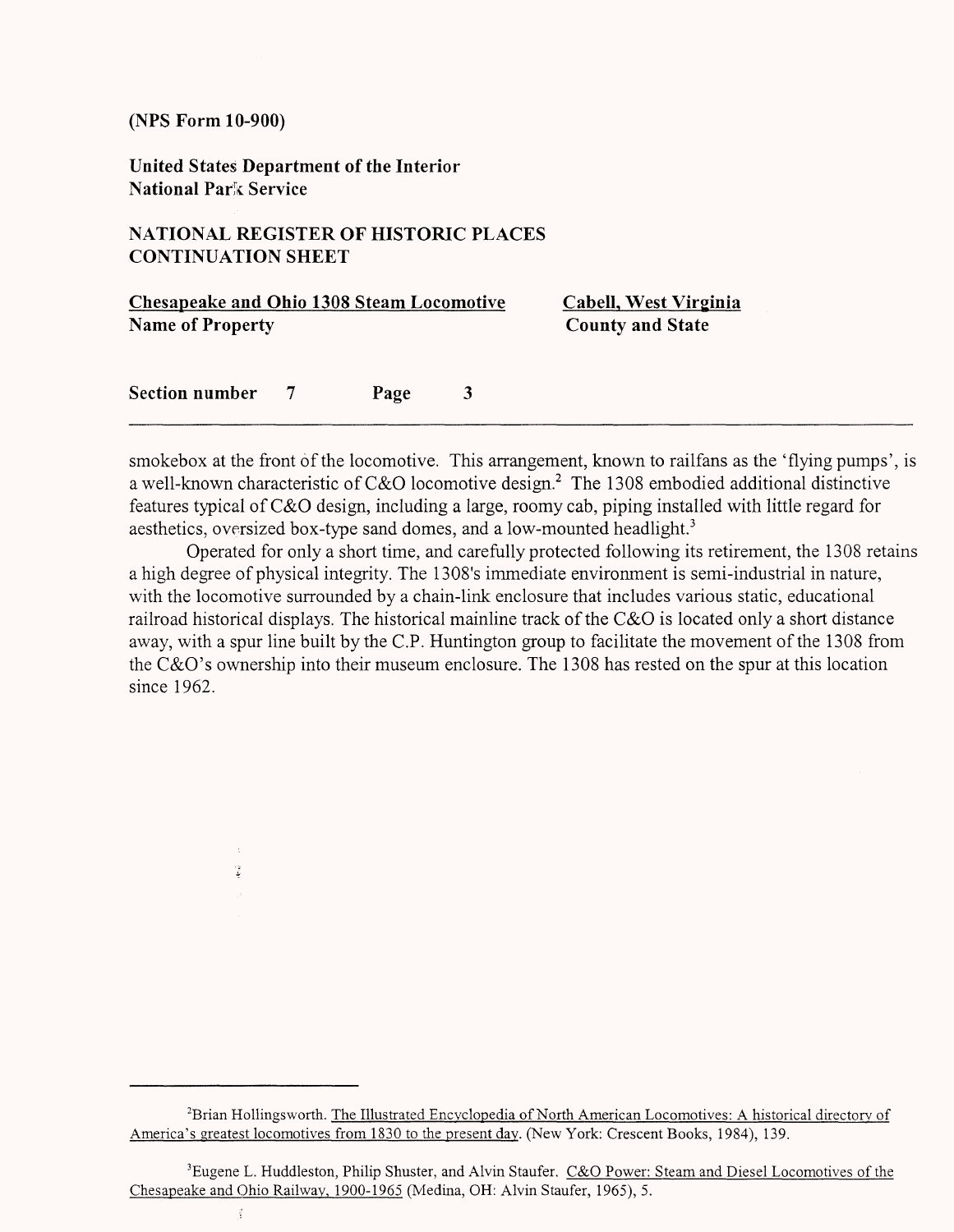**United States Department of the Interior National Park Service**

#### **NATIONAL REGISTER OF HISTORIC PLACES CONTINUATION SHEET**

| <b>Chesapeake and Ohio 1308 Steam Locomotive</b><br><b>Name of Property</b> |    |      |              | Cabell, West Virginia<br><b>County and State</b> |
|-----------------------------------------------------------------------------|----|------|--------------|--------------------------------------------------|
| <b>Section number</b>                                                       | -8 | Page | $\mathbf{1}$ |                                                  |

#### **Statement of Significance:**

The C&O 1308 Steam Locomotive is an integral part in the history and development of the railroad business and coal mining industry in West Virginia. The 1308 is significant under Criterion A for Transportation and Criterion C for Engineering. The period of significance begins with the locomotive's construction in 1949, and ends with the fifty-year cut-off point in 1952. During this three year period the 1308 pulled coal trains on the C&O Railway's Logan Subdivision. Under Criterion A for Transportation, the locomotive is significant as a physical representation of the C&O's continued use of steam power into the post-WWH period. Under Criterion C for Engineering, the locomotive is a significant example of the final generation of American steam engines that featured the hallmarks of augmented power and increased efficiency in the face of increasing competition from Diesel technology. The engine exhibits a high amount of physical integrity, being operated only a short time, then going into protected storage. After being stored, the locomotive was obtained by the Collis P. Huntington Railroad Historical Society and placed under their protection within a fenced enclosure. As a result, the locomotive retains its original piping, hardware, controls, and materials. Undoubtedly, the 1308 could be,returned to operational status with minimal preparations.

### **Criterion A: Transportation**

The first Mallets were delivered to the C&O in 1911. The design of the Mallet allowed for hauling extremely heavy loads on mountainous terrain. The Mallet had the ability to navigate mountainous terrain because twice as many pairs of driving wheels could be placed beneath the main mass of the engine.<sup>4</sup> The additional powered wheels increased the tractive force necessary to move heavy trains up steep grades. The major weakness of the Mallet design in mainline use, however, was that the top speeds of the locomotive would only reach 20 to 25 miles per hour, thus limiting its use to branchline freight uses.

<sup>&</sup>lt;sup>4</sup>"The Baldwin Locomotive Works-1912. Mallet Articulated Locomotives." Railroad Extra. <http://www.railroadextra.com/blwmalOO.html>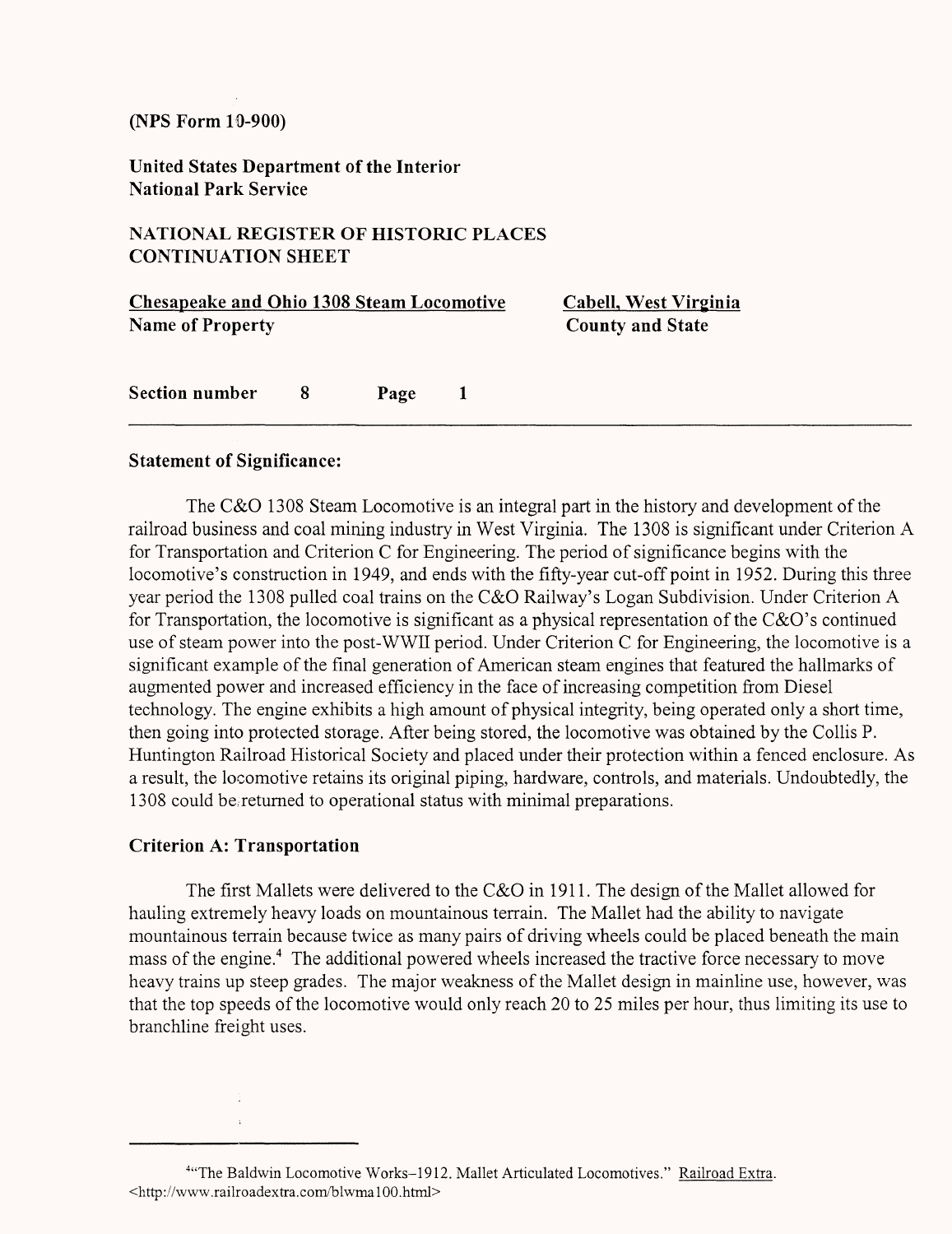**United States Department of the Interior National Park Service**

#### **NATIONAL REGISTER OF HISTORIC PLACES CONTINUATION SHEET**

| <b>Chesapeake and Ohio 1308 Steam Locomotive</b> |    |      |                         | Cabell, West Virginia |
|--------------------------------------------------|----|------|-------------------------|-----------------------|
| <b>Name of Property</b>                          |    |      | <b>County and State</b> |                       |
| Section number                                   | -8 | Page | <sup>2</sup>            |                       |
|                                                  |    |      |                         |                       |

After World War II, the C&O's first order of Mallets had endured thirty years of hard service, forcing the company to seek replacements. The company ordered twenty-five new Mallet engines from the Baldwin Locomotive Works at a net cost of \$207,129.12 each, according to local sources. The order was later reduced to ten engines, due to disrupted cash flow caused by labor unrest in the coal fields of West Virginia.<sup>5</sup>

In the area of transportation history, the C&O demonstrated its commitment to the coal industry it served, and steam power in general, when it took delivery of the 1308 and its nine sisters. Delivered in 1949, the locomotives were the last order of Class 1, mainline steam engines produced by the Baldwin Locomotive Works. The ten locomotives were numbered 1300 to 1309. Used by the C&O to move coal out of the Logan, West Virginia coal district, the short wheelbase of the locomotives allowed them to navigate the sharp turns found in Logan County. The 1308 made a mine run about every two hours, primarily from Peach Creek, West Virginia to Russell, Kentucky and occasionally also to Hinton, West Virginia.

The Class H-6 steam locomotives aided the C&O in becoming one of the nation's greatest and most distinguished railroad companies. New advancements, like the ones made to the 1308, allowed the company to become one of the preeminent railroad companies in the nation and propelled it into an industrial leader. In West Virginia, the choice of steam power at a time of rapid Diesel conversion demonstrates the C&O's commitment not only to an established and trusted technology, but also to the fuel that granted the company much of its wealth. Where the rugged Appalachian topography demanded a specialized locomotive, the C&O chose to replicate its design for a powerful engine that could maneuver through the hollows and hills, but could also climb the steep terrain.

<sup>&</sup>lt;sup>5</sup>Eugene<sup>T</sup>L. Huddleston, Philip Shuster, and Alvin Staufer. C&O Power: Steam and Diesel Locomotives of the Chesapeake and Ohio Railway, 1900-1965 (Medina, OH: Alvin Staufer, 1965), 141-142.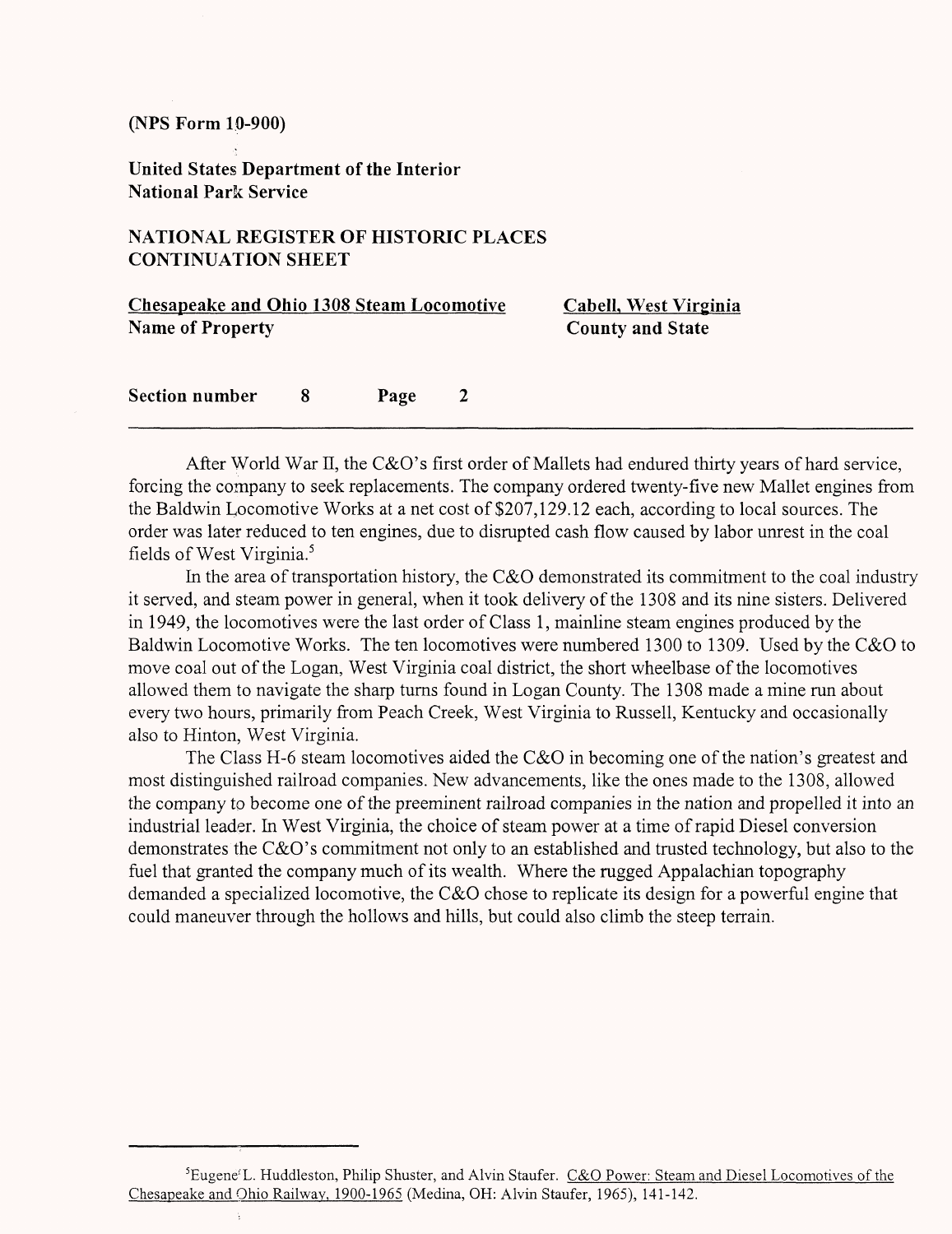**United States Department of the Interior National Park Service**

#### **NATIONAL REGISTER OF HISTORIC PLACES CONTINUATION SHEET**

| <b>Chesapeake and Ohio 1308 Steam Locomotive</b> |     |      |                         | Cabell, West Virginia   |  |
|--------------------------------------------------|-----|------|-------------------------|-------------------------|--|
| <b>Name of Property</b>                          |     |      |                         | <b>County and State</b> |  |
| Section number                                   | - 8 | Page | $\overline{\mathbf{3}}$ |                         |  |

#### **Criterion C: Engineering**

The Mallet type of steam locomotive originated in Europe and was designed by French engineer Anatole Mallet in 1889. In 1904, the St. Louis Exposition introduced the United States railroad industry to the Mallet design.<sup>6</sup> In Europe, the Mallet had been used in the mountains of Switzerland and Russia. Therefore, the Mallet was a logical choice for use in the Appalachian Mountain region of the United States. The Baltimore and Ohio Railroad (B&O) was the first American railroad operator to use the Mallet design, which demonstrated the utility of the design to other American railroads.

Mallet's design would be improved by American engineers to develop a steam locomotive that could haul heavier loads than those common in Europe. In 1903, James Muhlfeld would apply Mallet's concepts to create B&O engine number 2400 for the St. Louis Exposition, which powered trains weighing 2,000 tons to a summit without the need for helper engines. The 2400's Mallet design demonstrated the value of steam compounding, which carries the exhaust through pipes and swiveling elbow joints from the second set of cylinders forward to the first; which causes the flow of steam to pass from one driving unit to another when one lost its grip.<sup>7</sup> The Mallet design was later improved in 1910 by Samuel Vauclain, who divided the Mallet's boiler into two entities, connected by a flexible joint just ahead of the flues. This new design allowed the engine to hinge, which eliminated overhangs on sharp curves.<sup>8</sup>

By 1910, the C&O Railway was moving a considerable amount of coal from the mines of West Virginia to shipping points in the east. At that time, the limit of their locomotives was 1800 tons distributed among 30 steel cars. A pusher engine was also needed in aiding these locomotives over the steepest grades of the Appalachian Mountains. The need for new power to make the push up the Appalachian Mountains led to the development of the H-l class Mallet, the predecessor to the 1308.

8Henry Comstock. The Iron Horse. (New York: Galahad Books, 1971), 140-143.

<sup>&</sup>lt;sup>6</sup>Henry Comstock. The Iron Horse. (New York: Galahad Books, 1971), 138.

<sup>&</sup>lt;sup>7</sup>"The Baldwin Locomotive Works-1912. Mallet Articulated Locomotives." Railroad Extra. <http://www.railroadextra.com/blwmalOO.html>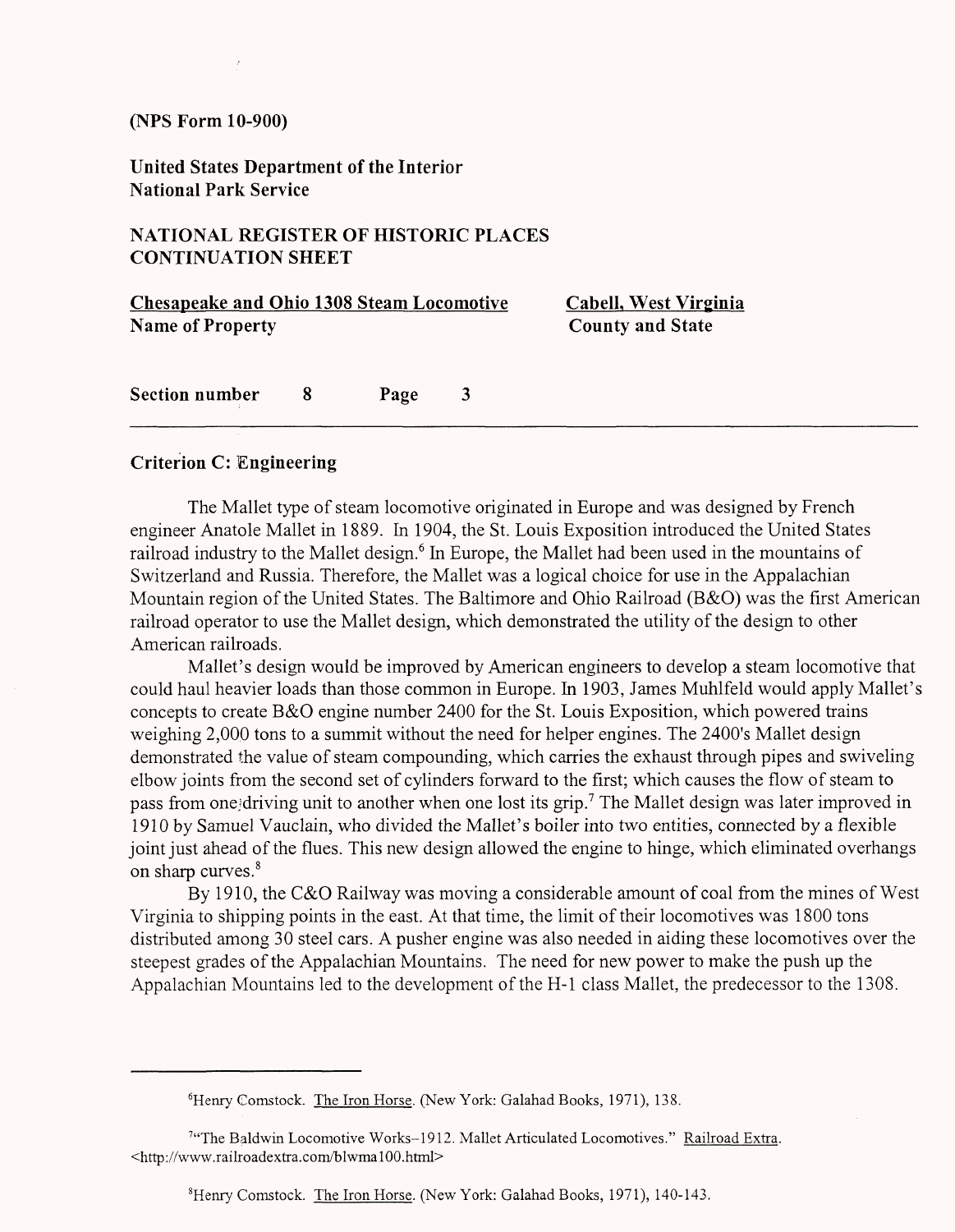**United States Department of the Interior National Park Service**

#### **NATIONAL REGISTER OF HISTORIC PLACES CONTINUATION SHEET**

| <b>Chesapeake and Ohio 1308 Steam Locomotive</b> |    |      |                | Cabell, West Virginia   |  |
|--------------------------------------------------|----|------|----------------|-------------------------|--|
| <b>Name of Property</b>                          |    |      |                | <b>County and State</b> |  |
|                                                  |    |      |                |                         |  |
| <b>Section number</b>                            | -8 | Page | $\overline{4}$ |                         |  |

As a result of a need for new power, the C&O requested a compound 2-6-6-2, which would haul 3,000 tons over the mountains at 15 miles per hour, without helpers. The design of the H-l differed from earlier Mallets with its unique 6  $\frac{1}{2}$  foot combustion chamber, which was used between the boiler and firebox, and an outside bearing radial trailing truck. The large combustion chamber permitted a deeper firebox behind the 56" drivers.<sup>9</sup> The H-1 was the first locomotive of its size to use outside bearing radial trailing trucks. The outside bearing radial trailing trucks added to the riding stability of the; locomotive. The new design was very significant in the area of steam power transportation because it allowed the C&O to transport more coal without the cost of helpers, which constituted a major advancement in locomotive technology. Following the successful introduction of the H-l class, The first group of H-6 Mallets, an evolution of the H-l design, were bought by C&O in the 1920's and were built by Richmond-Schenectady.

Following World War II, there was a great demand for new motive power on the nation's railroads. Under the stress of war shortages, the C&O and its competitors were forced to use their old fleet of engines quite heavily, and retain them long after their normal service lives had ended. Once the economy began to return to a state of normalcy, the C&O decided to integrate Diesel-electric locomotives into the roster, but retain steam in the coal fields. Quite logically, the C&O decided to use a design that had proven quite successful in branch line service for coal mining, the H-6. As a result of this decision, the C&O placed its order for some of the last Class 1 railroad steam locomotives constructed in the country.

Thel308 was built using the same advancements and technology as the first order of H-6 models in the 1920's. The reuse of the design was important because it maintained the use of steam and coal on branch line service. A few of the reasons for the maintained use of the H-6 design included the availability of coal and that the C&O was experienced with working with the H-6 type of locomotive for branch line service in the coal mining areas of West Virginia.

<sup>&</sup>lt;sup>9</sup>Eugene L. Huddleston, Philip Shuster, and Alvin Staufer. C&O Power: Steam and Diesel Locomotives of the Chesapeake and Ohio Railway, 1900-1965 (Medina, OH: Alvin Staufer, 1965), 141-143.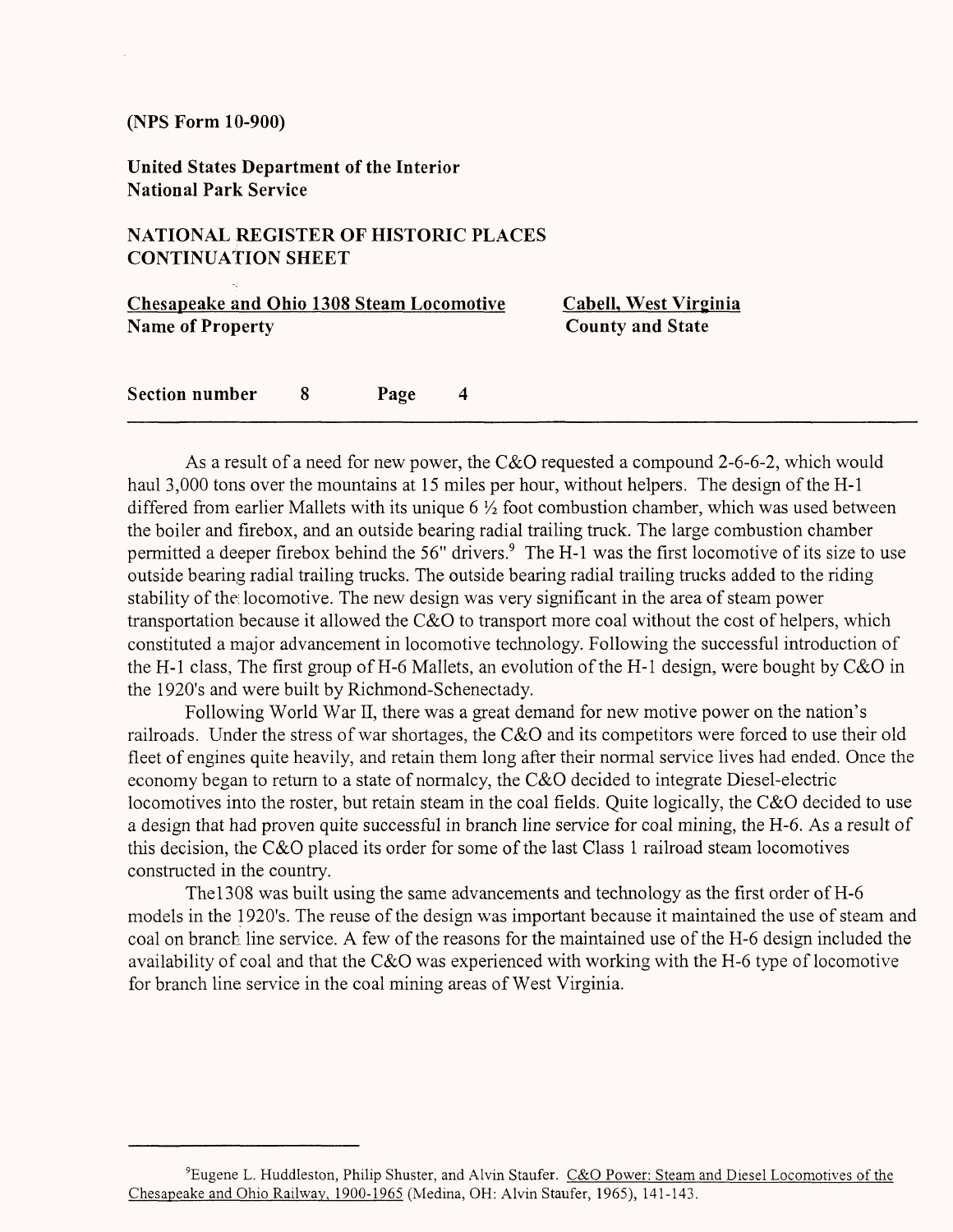**United States Department of the Interior National Park Service**

#### **NATIONAL REGISTER OF HISTORIC PLACES CONTINUATION SHEET**

| <b>Chesapeake and Ohio 1308 Steam Locomotive</b> |    |      |   | Cabell, West Virginia   |
|--------------------------------------------------|----|------|---|-------------------------|
| <b>Name of Property</b>                          |    |      |   | <b>County and State</b> |
| <b>Section number</b>                            | -8 | Page | 5 |                         |

#### **Conclusion:**

The C&O 1308 Steam Locomotive played a fundamental role in the development of coal mining and the railroad industry in West Virginia. The 1308 is significant under Criterion A for Transportation. The 1308 was important to the transportation of coal which fueled the growth of both the coal mining and railroad industry in West Virginia. The 1308 is also significant under Criterion C for Engineering. The design of the 1308 made its type unique to coal mine service in the Appalachian Mountain region. The engineering of the locomotive is also important as a remnant of steam technology used after diesel engines had become the principle form of power in the railroad industry. The period of significance begins in 1949 with the construction of the  $1308$  and runs until the fifty year cut off in 1952.

The 1308 remained in use for three years past the period of significance. On February 29, 1956, the 1308 steam made its last trip, and within the a year the end of the steam power would come to the C&O Railway.<sup>10</sup> A member of the Collis P. Huntington Railroad Historical Society found a certificate in the cab that recorded when the last air test was conducted. An air test was conducted each time before the locomotive went out on a run, which indicates the final, official operation of the 1308. Currently, the Collis P. Huntington Railroad Historical Society in Huntington, West Virginia owns the 1308. The only other surviving C&O H-6, number 1309, is located at the B&O Museum, in Baltimore, Maryland.

 $10E$ ugene L. Huddleston, Philip Shuster, and Alvin Staufer. C&O Power: Steam and Diesel Locomotives of the Chesapeake and Ohio Railway. 1900-1965 (Medina, OH: Alvin Staufer, 1965), 143.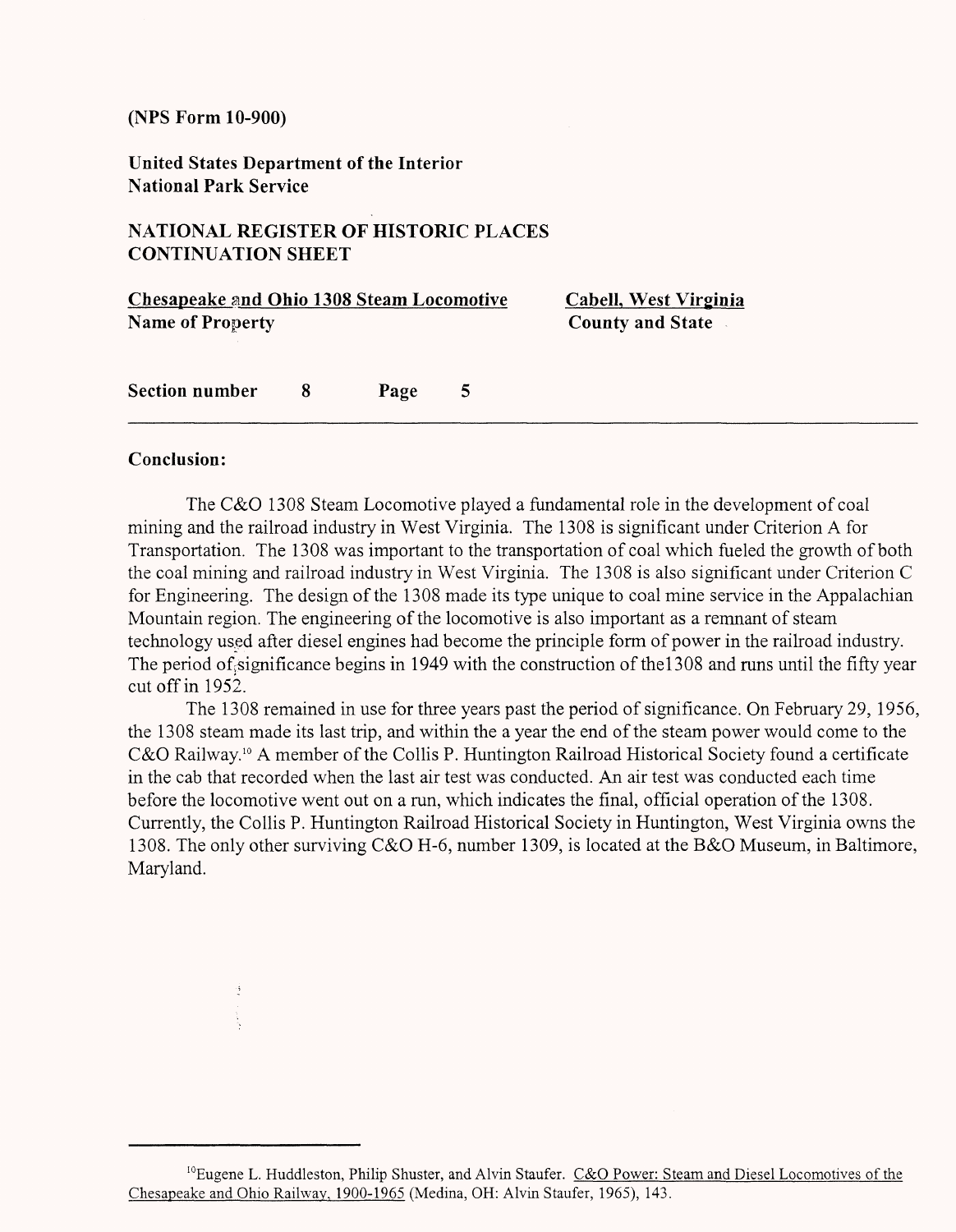**United States Department of the Interior National Park Service**

#### **NATIONAL REGISTER OF HISTORIC PLACES CONTINUATION SHEET**

**Chesapeake and Ohio 1308 Steam Locomotive Cabell, West Virginia Name of Property** County and State

Section number 9 Page 1

#### **Bibliography**

- "An Overview of Mallet Locomotives." Logging Mallets. <http://loggingmallets.railfan.net/sub/malletinfo.htm>.
- "The Baldwin Locomotive Works-1912. Mallet Articulated Locomotives." Railroad Extra. <http://www.railroadextra.com/blwmalOO.html>.
- Carlson, Neil.; "Railroading: 2-6-6-2." Trains.com <http://www.trains.com/Content/Dynamic/Articles/000/000/001/814isnqa.asp> (28 December 2001).

Comstock, Henry B. The Iron Horse. New York: Galahad Books, 1971.

- Hollingsworth, Brian. The Illustrated Encyclopedia of North American Locomotives: A historical directory of America's greatest locomotives from 1830 to the present day. New York: Crescent Books, 1984.
- Huddleston, Eugene L., Philip Shuster and Alvin Staufer. C & O Power: Steam and Diesel Locomotives of the Chesapeake and Ohio Railway, 1900-1965. Medina, OH: Alvin Staufer, 1965.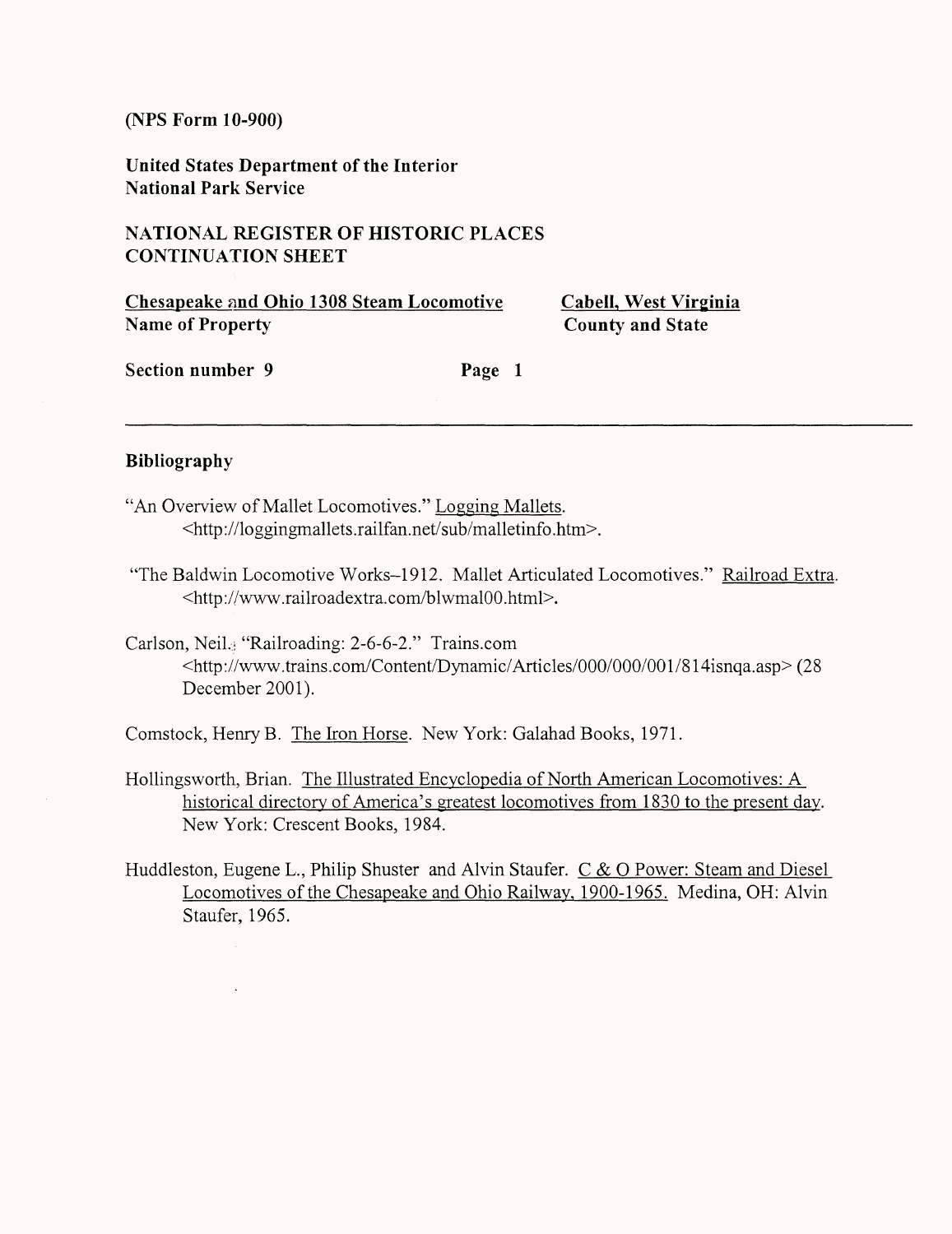**United States Department of the Interior National Park Service**

#### **NATIONAL REGISTER OF HISTORIC PLACES CONTINUATION SHEET**

**Chesapeake and Ohio 1308 Steam Locomotive CabelL West Virginia Name of Property** County and State

**Section number 10 Page 1** 

#### **Verbal Boundary Description**

The nomination boundary for the Chesapeake and Ohio 1308 Steam Locomotive encompasses only the locomotive and its tender and the track and ground upon which it stands.

#### **Boundary Justification**

 $\sim \zeta$ 

The nomination boundary includes only the locomotive and its tender, excluding the unrelated, static displays of railroad equipment that surround it within the fenced enclosure.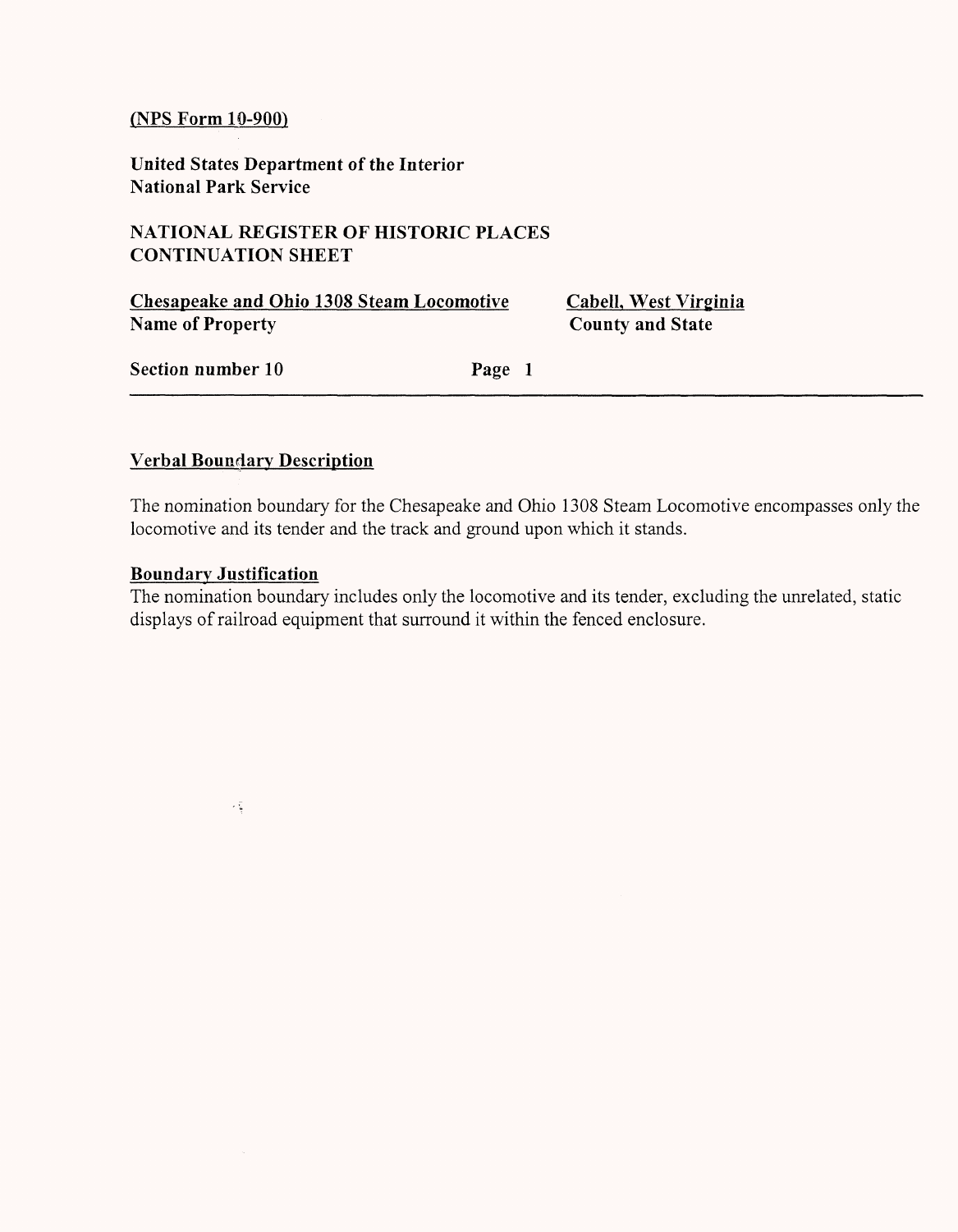**United States Department of the Interior National Park Service**

#### **NATIONAL REGISTER OF HISTORIC PLACES CONTINUATION SHEET**

**Chesapeake and Ohio 1308 Steam Locomotive CabelL West Virginia Name of Property** County and State

**Section Photo Page 1**

|          | Name of Property: Chesapeake and Ohio 1308 Steam Locomotive           |
|----------|-----------------------------------------------------------------------|
| Address: | 1401 Memorial Boulevard                                               |
| Town:    | Huntington, West Virginia                                             |
| County:  | Cabell, WV                                                            |
|          | Photographer: Arthur Malcom, 116 Elmwood Avenue, Huntington, WV 25705 |
| Date:    | <u>April 19, 2002</u>                                                 |

.; Negatives: WV SHPO, Charleston, WV

| Chesapeake and Ohio 1308 Steam Locomotive and tender, camera facing south. | Photo 1 of 12 |  |  |  |  |
|----------------------------------------------------------------------------|---------------|--|--|--|--|
|----------------------------------------------------------------------------|---------------|--|--|--|--|

- Photo 2 of 12 Side view of the locomotive, tender and steps leading to the locomotive's cab, camera facing north.
- Photo 3 of 12 Front view of locomotive including coupler, headlight, brass bell, camera facing west.
- Photo 4 of 12 Side view of locomotive, showing running gear and one engine, camera facing north.
- Photo 5 of 12 Front left side of locomotive and partial view of the front of the locomotive, camera facing north.
- Photo 6 of 12 View of the engineer's side of locomotive and window, camera facing north.
- Photo 7 of 12 View of throttle and brake stand inside the locomotive's cab, camera facing south.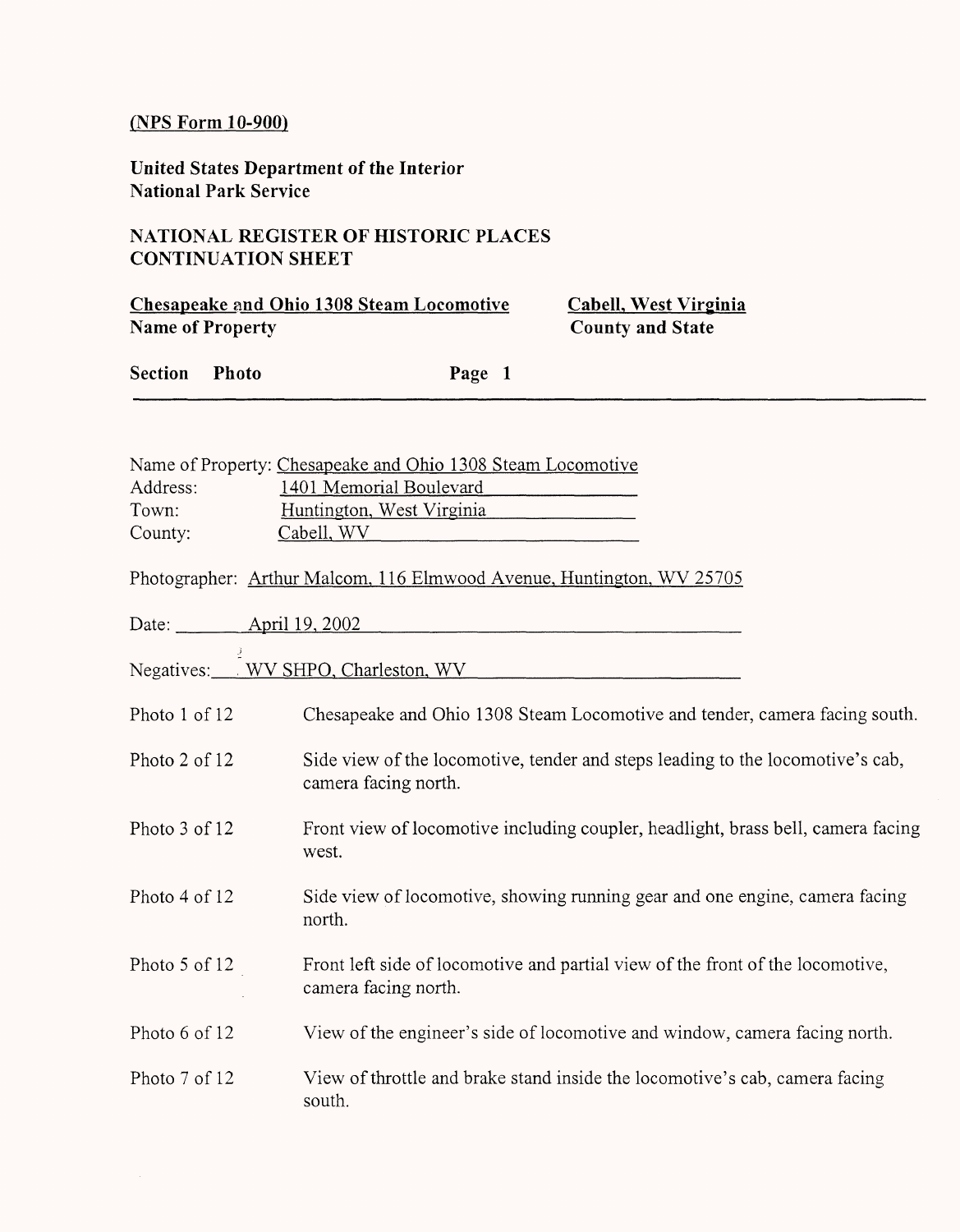**United States Department of the Interior National Park Service**

### **NATIONAL REGISTER OF HISTORIC PLACES CONTINUATION SHEET**

|                    | <b>Name of Property</b> | Chesapeake and Ohio 1308 Steam Locomotive                                                                                                                  | <b>Cabell, West Virginia</b><br><b>County and State</b>                        |  |  |  |
|--------------------|-------------------------|------------------------------------------------------------------------------------------------------------------------------------------------------------|--------------------------------------------------------------------------------|--|--|--|
| <b>Section</b>     | <b>Photo</b>            | Page 2                                                                                                                                                     |                                                                                |  |  |  |
| Photo 8 of 12      |                         | facing east.                                                                                                                                               | View inside the locomotive's cab showing the backhead and firedoor, camera     |  |  |  |
| Photo 9 of 12      |                         | camera facing north.                                                                                                                                       | Locomotive tender, base of water tower and a portion of a C&O caboose,         |  |  |  |
| Photo $10$ of $12$ |                         | Rear of the 1308's tender indicating it holds 12,000 gallons of water and carries<br>16 tons of coal and a portion of the water tower, camera facing east. |                                                                                |  |  |  |
| Photo $11$ of $12$ |                         | View of the rear portion of the tender where the lids were lifted and water was<br>poured in from the water spout, camera facing east.                     |                                                                                |  |  |  |
| Photo 12 of 12     |                         | shed, camera direction unknown.                                                                                                                            | Portion of the museum including a CSX diesel cab, a crossing signal and a tool |  |  |  |